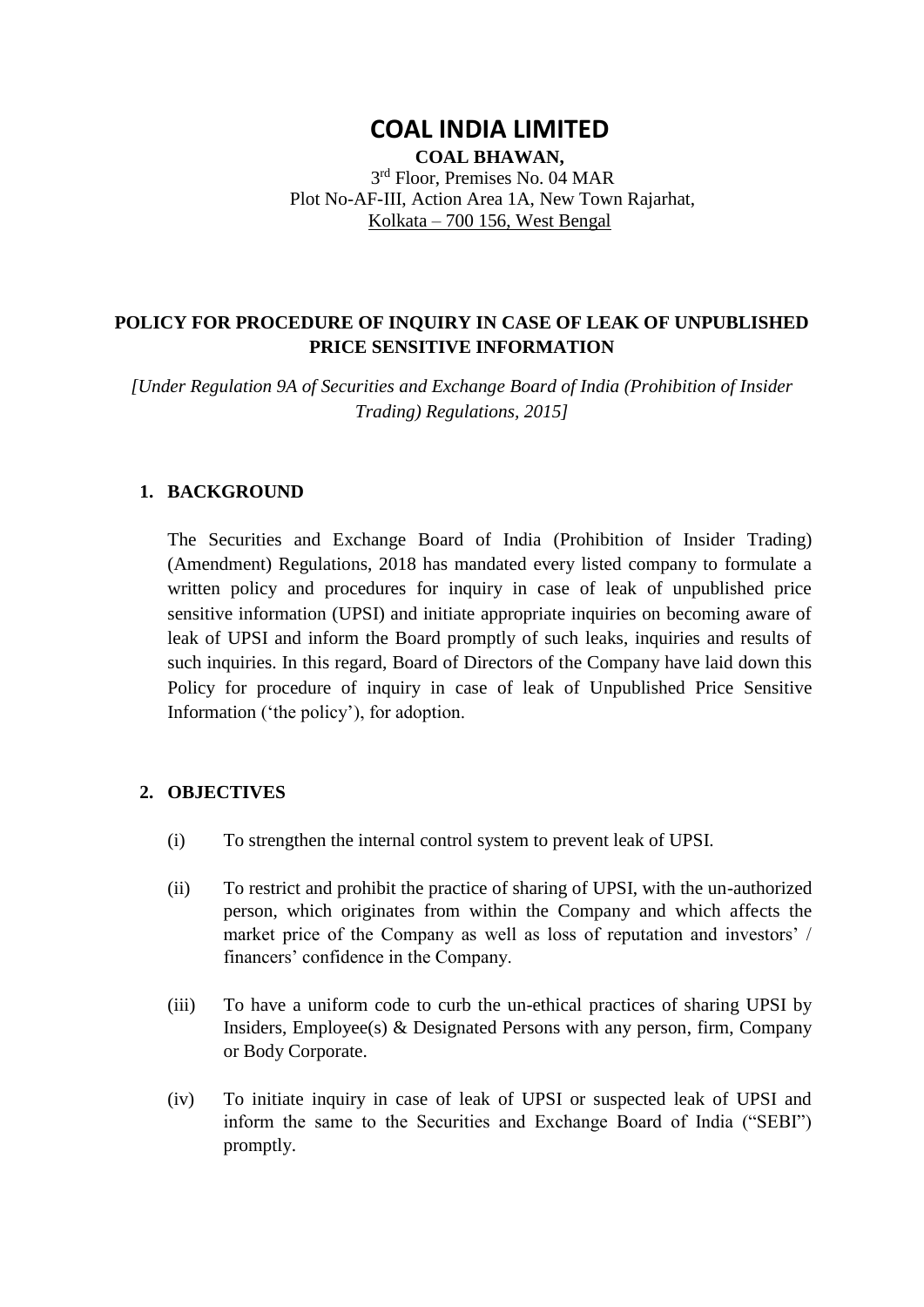(v) To penalize any Insider, Employee & Designated Person who appears to have found guilty of violating this policy.

# **3. SCOPE**

The Company endeavors to preserve the confidentiality of UPSI and to prevent misuse of such information. The Company shall strive to restrict and prohibit the practice of sharing of UPSI which originates from within the Company by any Promoter, Director, Key Managerial Person, Insider, Employee, Designated Person, support staff or any other known or un-know person(s) with any un-authorized person which may affect the market price of the Company as well as causes loss of reputation and investors' / financers' confidence in the Company.

# **4. APPLICABILITY**

The policy will be effective from  $11<sup>th</sup>$  September' 2019.

# **5. DEFINITIONS**

- 1. **"Company"** means Coal India Ltd .
- 2. **"Audit Committee"** means the Audit Committee constituted by the Board of Directors of the Company in accordance with Regulation 18 of the Listing Regulations and Section 177of the Companies Act, 2013.
- 3. **"Competent Authority"** means the Chairman & Managing Director of the Company and will include any person(s) to whom he may delegate any of his powers as the Competent Authority under this policy from time to time. In case the subject person is Chairman & Managing Director, then Chairman, Audit Committee will be the Competent Authority.
- 4. **"Employee"** means every employee whose name appears on rolls of the company (whether working in India or abroad) including the functional Directors of the Company.
- 5 **"Improper Activity"** means any activity by an employee of the Company that is undertaken in performance of his or her official duty, whether or not that act is within the scope of his or her employment, and that is in violation of any law or the rules of conduct applicable to the employee, including but not limited to abuse of authority, breach of contract, manipulation of company data, pilferage of confidential / proprietary information, criminal offence, corruption, bribery, theft, conversion or misuse of the Company's property, fraudulent claim, fraud or willful omission to perform the duty, or that is economically wasteful or involving gross misconduct, incompetence or gross inefficiency and any other unethical biased favoured or imprudent act including sexual harassment of women in work place and leakage of UPSI.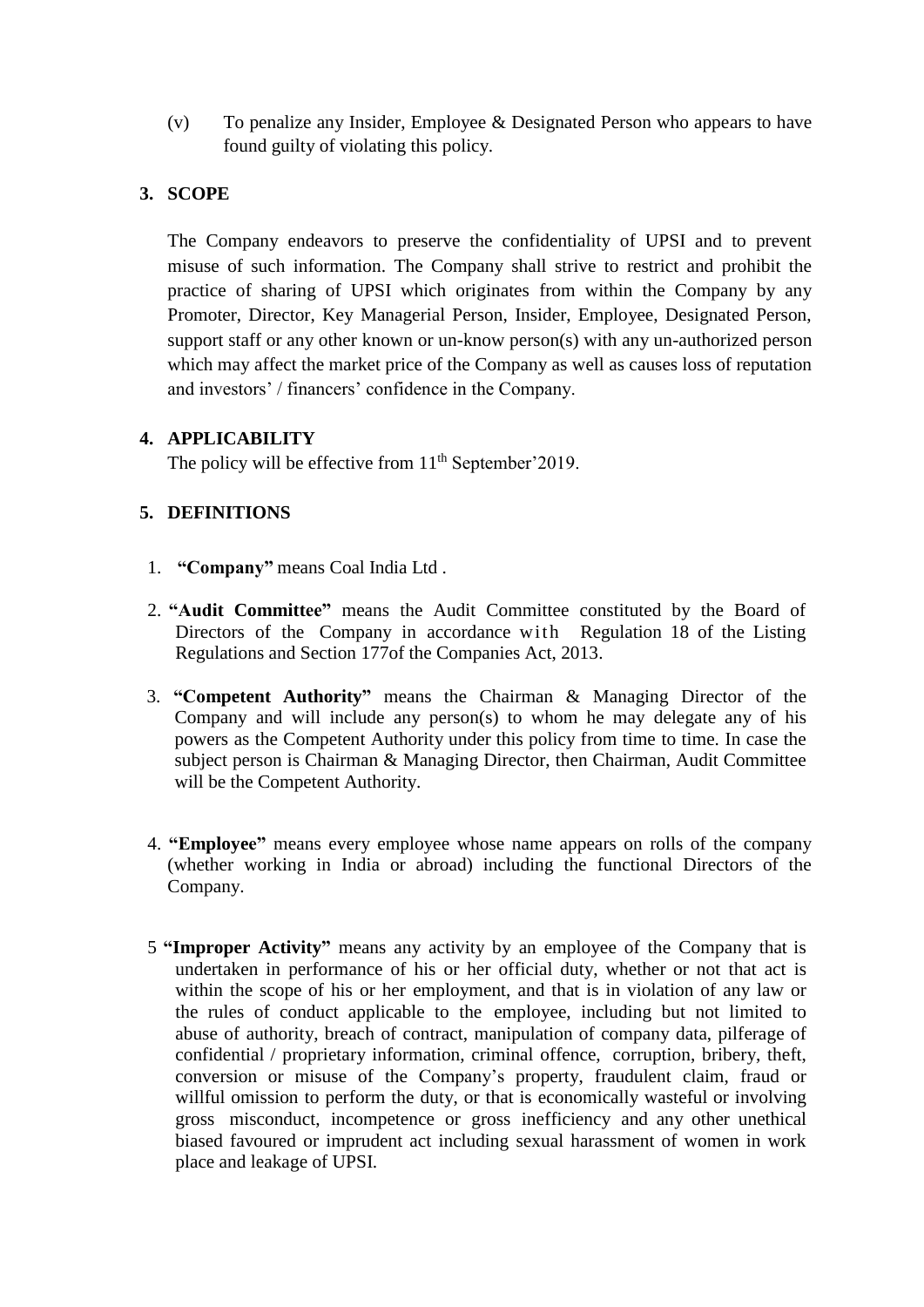Activities which have no nexus to the working of the Company and are purely of personal nature are specifically excluded from the definition of Improper Activity.

- 6. **"Investigators"** mean those persons authorized, appointed, consulted or approached by the Chairman & Managing Director / Competent Authority in connection with conducting investigation into a protected disclosure and includes the Auditors of the Company.
- 7. **"Protected Disclosure"** means any communication made in good faith that discloses or demonstrates information that may evidence unethical or "Improper Activity".
- 8. **"Service Rules"** means the Conduct, Discipline and Appeal rules and the applicable Standing Orders, as the case may be.
- 9. **"Subject"** means an employee against or in relation to whom a Protected Disclosure has been made or evidence gathered during the course of an investigation.
- 10. "**Leak of UPSI**" shall mean communication of information which is / shall be UPSI by any Insider, Employee & Designated Person or any other known or unknown person to any person other than a person(s) authorized by the Board of Directors after following due process prescribed in this behalf in the Code of Practices of Fair Disclosure of the Company and /or under SEBI (Listing Obligations and Disclosure Requirements) Regulations, 2015 ("SEBI LODR") and/or SEBI (Prohibition of Insider Trading) Regulations, 2015 ("PIT Regulations") and any amendment(s) or re-enactment thereto.
- 11. **Support Staff** shall include IT staff or secretarial staff who have access to UPSI.

The terms not specifically mentioned hereinabove shall be construed to have the same meaning as defined in the "Code of Conduct to Regulate, Monitor and Report Trading by Designated Persons" of the Company. Furthermore, any term not defined therein shall have the same meaning as assigned to them under the Securities and Exchange Board of India Act or the PIT Regulations.

#### **6. DUTIES OF WHISTLE BLOWER OFFICER OFFICER**

The Whistle Blower Officer shall be responsible to;

- (i) Oversee the Compliance of this Policy.
- (ii) Report the incident of actual or suspected leak of UPSI to the Securities and Exchange Board of India.
- (iii) Intimate the incident of actual or suspected leak of UPSI to the Stock Exchanges.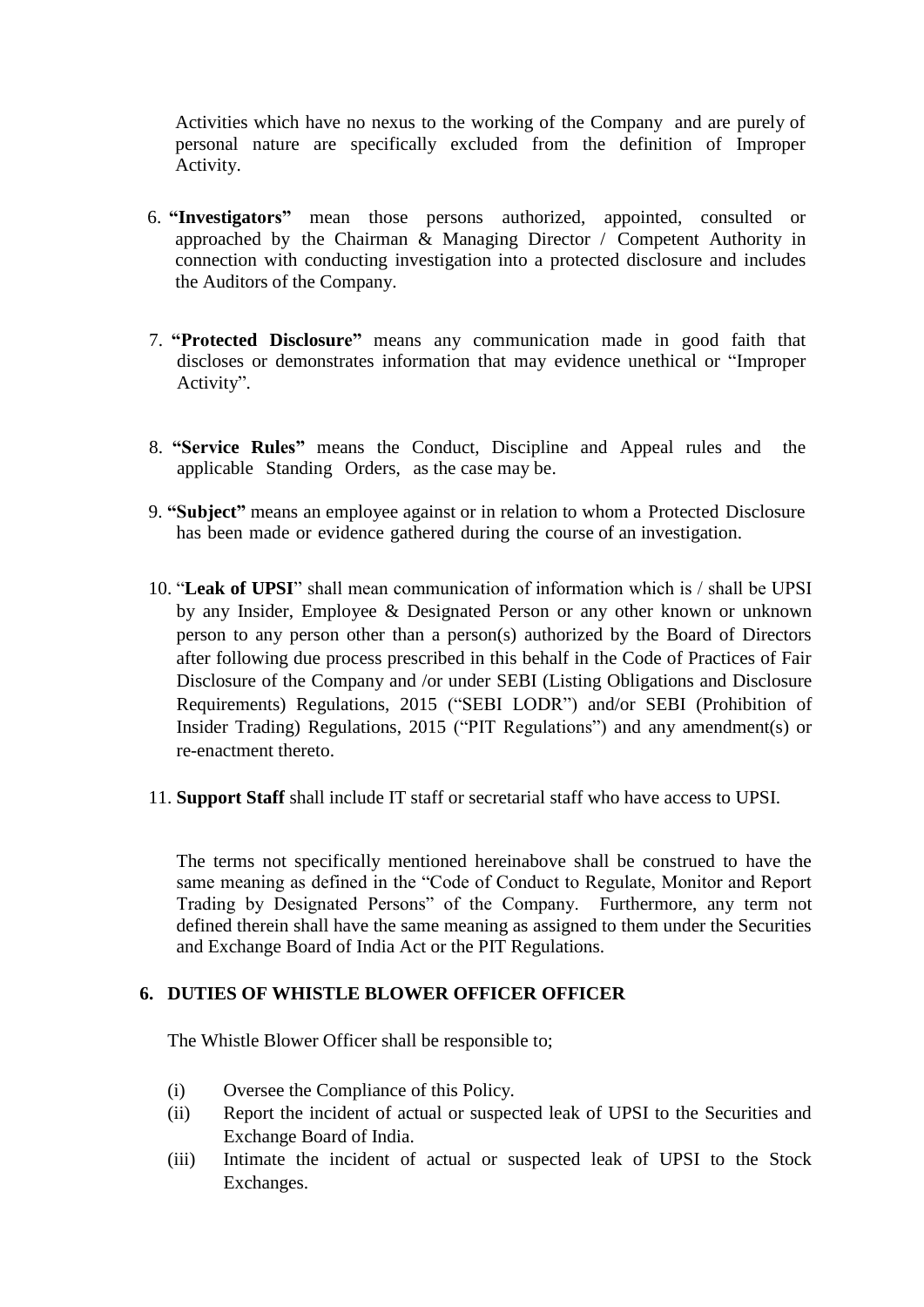(iv) To co-ordinate with and disclose the relevant facts of the incident of actual or suspected leak of UPSI to the Competent Authority.

Director(P&IR), CIL has been appointed as Whistle Blower Officer.

# **7. DISCLOSURE OF ACTUAL OR SUSPECTED LEAK OF UPSI TO STOCK EXCHANGES:**

On becoming aware of actual or suspected leak of UPSI of the Company, the Whistle Blower Officer shall ensure that, same shall be promptly intimated to the Stock Exchanges on which the securities of the Company are listed in the format as set out in "**Annexure - A"** to this policy.

# **8. REPORT OF ACTUAL OR SUSPECTED LEAK OF UPSI TO SEBI**

On becoming aware of actual or suspected leak of UPSI of the Company, the Whistle Blower Officer shall ensure that a report on such actual or suspect leak of UPSI, preliminary enquiry thereon and results thereof shall be promptly made to SEBI in the format as set out in "**Annexure - B"** to this policy.

### **9. PROCEDURE FOR ENQUIRY IN CASE OF LEAK OF UPSI:**

On becoming aware of, suo-moto or otherwise, of actual or suspected leak of UPSI of the Company by any Promoter, Director, Key Managerial Personnel, Insider, Employee, Designated Person, support staff or any other known or un-know person, the Whistle Blower Officer after informing the same to the Competent Authority shall follow the below mentioned procedure in order to enquire and/or investigate the matter to ensure-:

#### **(a) Preliminary Enquiry:**

Preliminary enquiry is a fact-finding exercise. The object of preliminary enquiry is to ascertain the truth or otherwise of the allegations contained in the information or complaint, if any, and to collect necessary available material in support of the allegations, and thereafter to decide whether there is justification to embark on any disciplinary action.

The Competent Authority shall appoint and/or authorize any person(s), as it may deem fit, to initiate/conduct an enquiry to collect the relevant fact, material substances on actual or suspected leak of UPSI.

#### **(b) Report of Preliminary Enquiry to the Competent Authority:**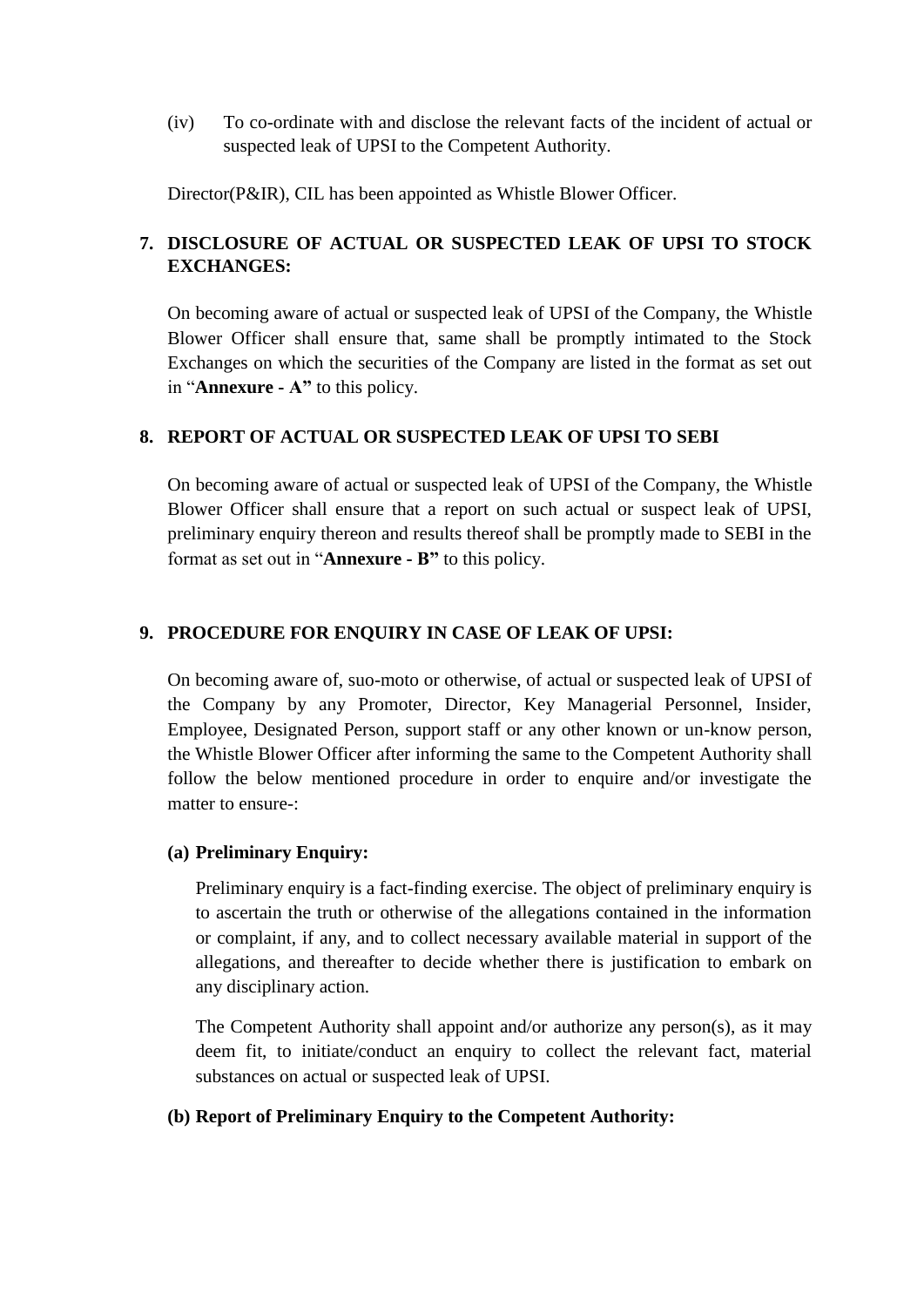The Person(s) appointed/authorized to enquire the matter of actual or suspected leak of UPSI shall submit his/her report to the Competent Authority within 7 days from the date of his / her appointment on this behalf.

**Disciplinary Action:** The Disciplinary action(s) shall include, wage freeze, suspension, recovery, termination of employment contract/agreement etc., as may be decided by the Competent Authority independently or with the instructions of the Board of Directors, if so decided.

#### **10. AMENDMENT**

The Board of Directors of the Company, subject to applicable laws, rules &regulations, may amend / substitute any provision(s) with a new provision(s) or replace this entire Policy with a new Policy. In any circumstance where the terms of this Policy differ from any law, rule, regulation etc. for the time being in force, the law, rule, regulation etc. shall take precedence over this Policy.

This Policy and any subsequent amendment(s) thereto, shall be promptly intimated to the Stock Exchanges, if required under SEBI LODR and/or PIT Regulations and any amendment(s) or re-enactment thereto.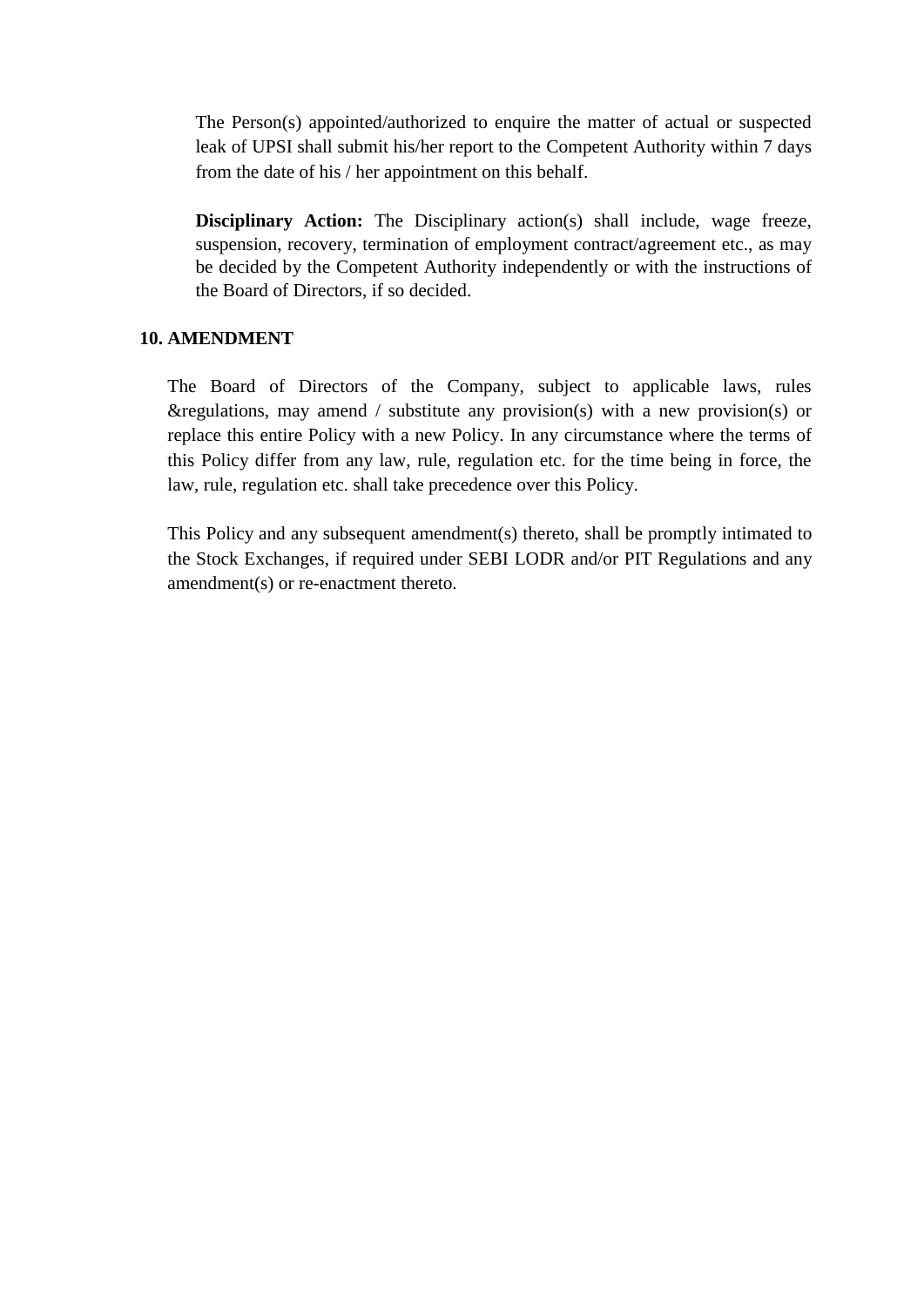#### **FORMAT FOR INTIMATION OF ACTUAL OR SUSPECTED LEAK OF UPSI TO THE STOCK EXCHANGES**

To BSE Limited / National Stock Exchange of India Limited (address to be inserted)

Ref.: BSE Scrip Code No. / NSE Symbol

**Subject: Intimation of actual or suspected leak of UPSI pursuant to Regulation 30 of SEBI (Listing Obligations and Disclosure Requirements) Regulation, 2015.**

#### **Dear Sir / Madam,**

Pursuant to Regulation 30 of SEBI (Listing Obligations and Disclosure Requirements) Regulation, 2015, we are reporting actual or suspected leak of Unpublished Price Sensitive Information (UPSI) of the Company, as follows:

| Name of Offender, if known                   |        |
|----------------------------------------------|--------|
| Name of the Company                          |        |
| Designation (Employee, Insider, Designated   |        |
| Person or any other)                         |        |
| Nature of Information                        |        |
| Whether any action initiated by the Company? | Yes/No |

Request you to kindly take the aforementioned details on your records.

Thanking you,

Yours truly

For Coal India Limited

\_\_\_\_\_\_\_\_\_\_\_\_\_\_\_\_\_\_ Company Secretary & Compliance Officer